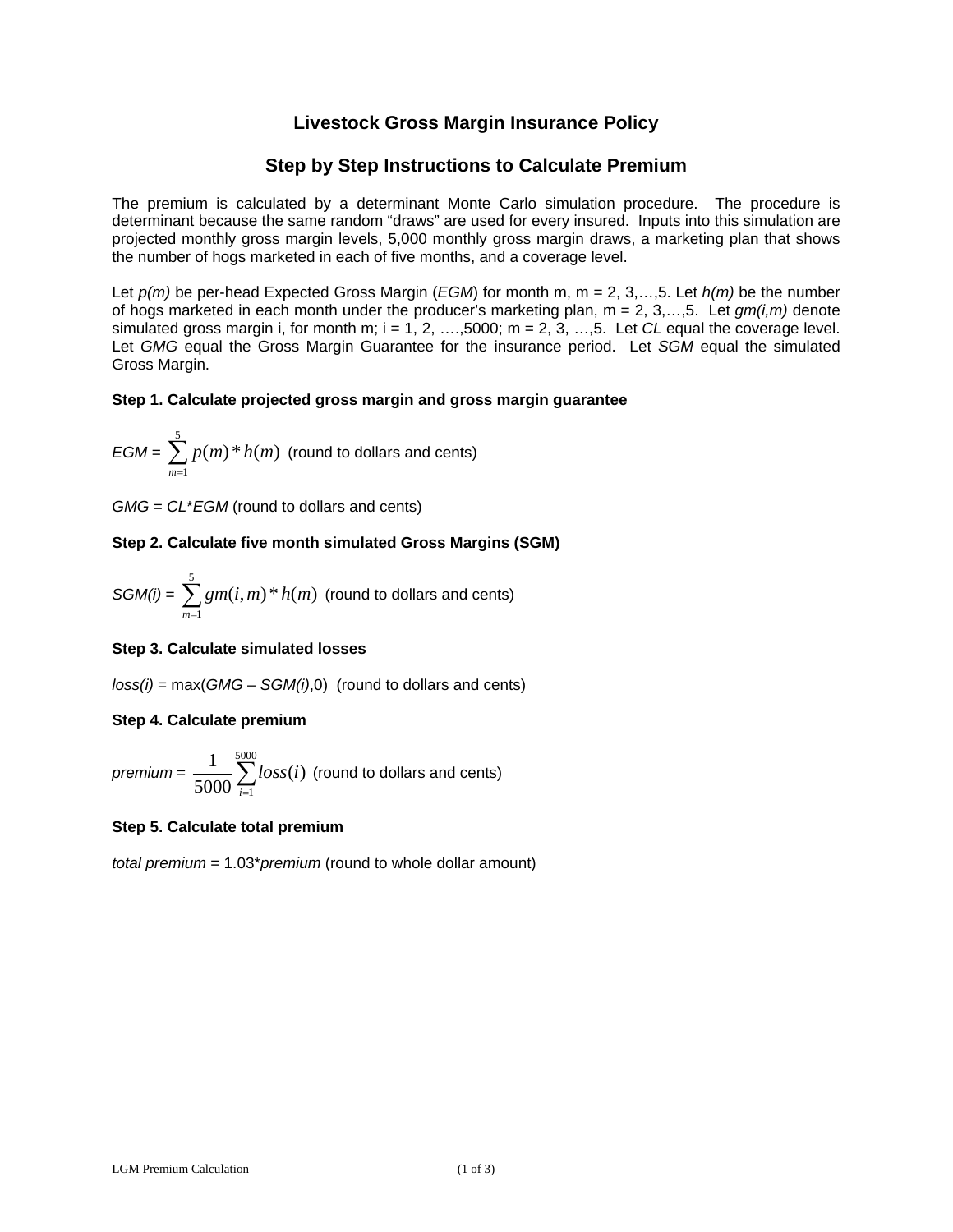# **Worked Example of Premium Calculation**

Here are the data for the worked example for a Feb. to July insurance period. The coverage level used is 100%.

| p(m)                                     |                |                |              |                        |                        |                      |                       |                       |
|------------------------------------------|----------------|----------------|--------------|------------------------|------------------------|----------------------|-----------------------|-----------------------|
| <b>Expected Gross Margin Per</b><br>Head |                |                | February     | March<br>p(2)<br>71.12 | April<br>p(3)<br>71.62 | May<br>p(4)<br>78.05 | June<br>p(5)<br>84.59 | July<br>p(6)<br>81.30 |
| h(m)                                     |                |                |              |                        |                        |                      |                       |                       |
| <b>Marketing Plan</b>                    |                |                | February     | March<br>h(2)<br>0     | April<br>h(3)<br>500   | May<br>h(4)<br>0     | June<br>h(5)<br>500   | July<br>h(6)<br>1000  |
| First 11 rows of simulated Gross Margins |                |                |              |                        |                        |                      |                       |                       |
| <b>Simulated Gross Margins</b>           |                |                |              |                        |                        |                      |                       |                       |
| February                                 | March<br>59.52 | April<br>52.88 | May<br>51.77 | June<br>50.70          | July<br>48.96          |                      |                       |                       |
|                                          | 68.28          | 66.00          | 71.81        | 77.43                  | 83.79                  |                      |                       |                       |
|                                          | 69.32          | 66.71          | 79.93        | 91.78                  | 88.63                  |                      |                       |                       |
|                                          | 64.22          | 59.75          | 62.47        | 64.16                  | 50.49                  |                      |                       |                       |
|                                          | 80.03          | 83.89          | 87.21        | 88.68                  | 87.51                  |                      |                       |                       |
|                                          | 73.43          | 73.07          | 73.17        | 72.67                  | 63.89                  |                      |                       |                       |
|                                          | 79.34          | 81.43          | 92.71        | 103.79                 | 84.08                  |                      |                       |                       |
|                                          | 76.74          | 83.91          | 89.13        | 93.55                  | 102.41                 |                      |                       |                       |
|                                          | 79.92          | 85.15          | 91.56        | 96.98                  | 88.15                  |                      |                       |                       |
|                                          | 81.92          | 91.53          | 100.49       | 109.15                 | 103.91                 |                      |                       |                       |
|                                          | 65.01          | 60.97          | 61.71        | 61.55                  | 61.16                  |                      |                       |                       |

# **Step 1. Calculate Expected Gross Margin**

*EGM* =71.12 \* 0 + 71.62 \* 500 + 78.05 \* 0 + 84.59 \* 500 + 81.30 \* 1000  $= 159,405.00$ 

*GMG* = 1.0 \* 159,405.00